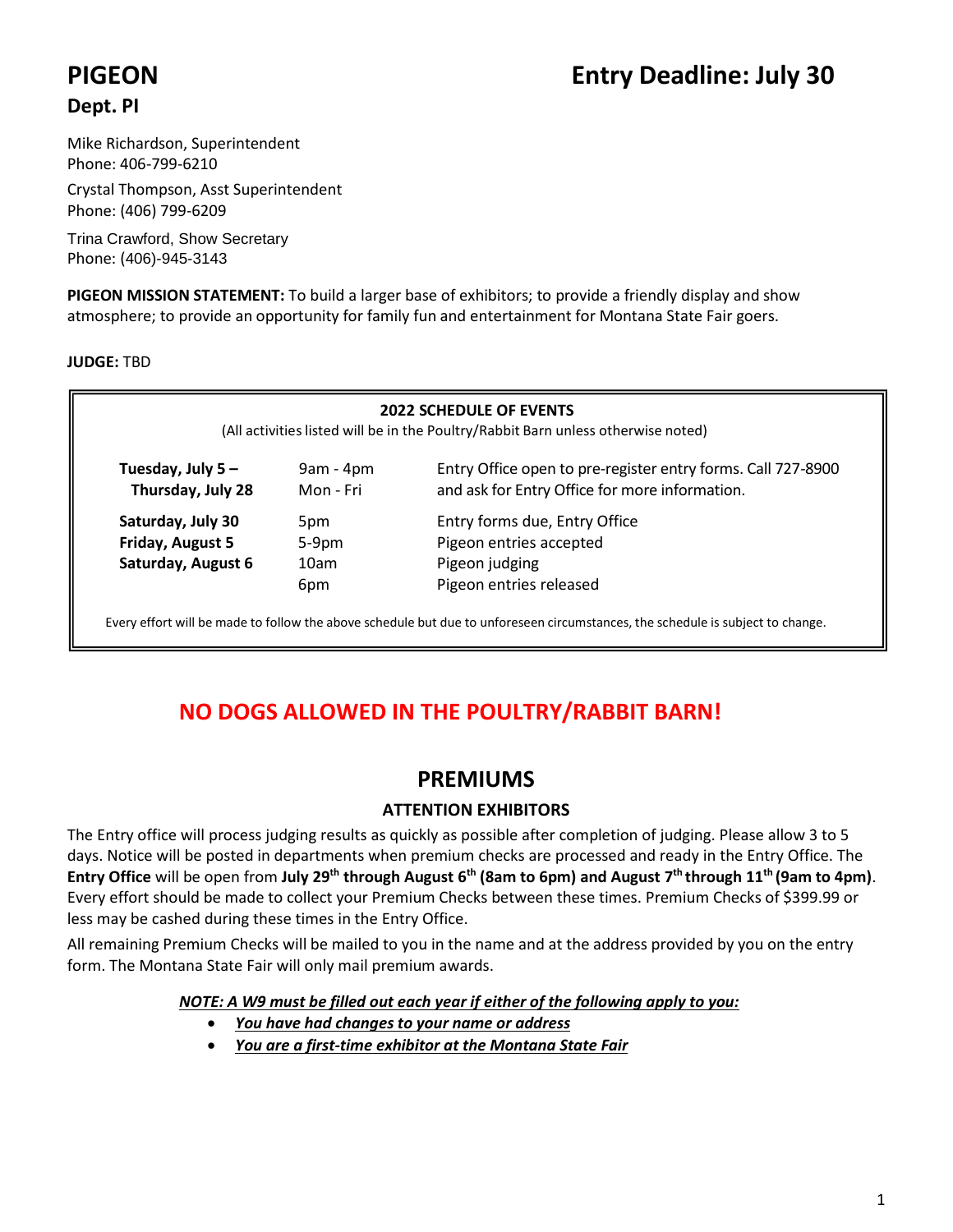# **RULES & REGULATIONS**

- 1. All participants at Montana State Fair events are responsible for reading the Montana State Fair GENERAL INFORMATION and LIVESTOCK INFORMATION Sections and complying with policies listed therein. These sections are located at cascadecountymt.gov under the Montana State Fair tab.
- 2. AGREEMENT TO ALL RULES AND REGULATIONS HEREIN STATED IS UNDERSTOOD WHEN THE EXHIBITOR SUBMITS THE ENTRY FORM.
- 3. All entrants must complete a W9 form at time of entry to receive any premiums.
- **4. All exhibitors shall purchase admittance tickets.** Adult and Youth exhibitors may purchase an Exhibitor's Packet for \$20 good for 10 admissions for Fair week. With purchase of first Exhibitor's Packet, additional free passes are issued for every \$50.00 of entry fees. Exhibitors may purchase individual tickets for \$4.00 each.
- 5. ONE EXHIBITOR PER ENTRY FORM. All entries must be made in the name of the actual owner of the bird.
- 6. Each entry must be completed in full, including class code. Leg band number MUST be listed for each individual bird.
- 7. All exhibits must be examined by the superintendent before being allowed in the exhibition building.
- 8. Any animal showing symptoms of disease shall be removed from the building at once and cared for by the proper authorities. A representative from the Montana State Livestock Sanitary Board will be in the building most of the week and will help examine exhibits upon arrival.
- 9. Requirements of the State Livestock Sanitary Board as outlined in Chapter 12, Paragraph 1207, of the state regulations governing poultry shows will apply in this department.
- 10. All exhibits will be cooped under the superintendent's supervision and no exhibit may be removed from cages or handled in any manner by any unauthorized person except by special permission of the Superintendent. THIS RULE WILL BE STRICTLY ENFORCED.
- 11. All entries will be fed and cared for by the superintendent and staff.

## **SPECIAL AWARDS**

## **STATE FAIR SPECIAL AWARDS**

CHAMPION PIGEON OF OPPOSITE SEX - \$5 BEST FANCY PIGEON IN LARGEST CLASS - \$5 BEST DISPLAY (Consisting of 15 birds, best quality as decided by judge) -\$10 CHAMPION SPORTING - \$10 CHAMPION FANCY - \$10 CHAMPION PIGEON - \$10 & plaque RESERVE CHAMPION PIGEON - \$5 & plaque CHAMPION YOUTH - \$10 & plaque CHAMPION RACING HOMER - \$10 & plaque CHAMPION POUTER/CROPPER - \$10

## **DIVISIONS/CLASSES**

## **REGULATIONS**

- 1. ALL BREEDS, VARIETIES AND COLORS THAT ARE RECOGNIZED BY THE NATIONAL PIGEON ASSOCIATION WILL BE ACCEPTED BY THE MONTANA STATE FAIR.
- 2. Birds will initially be entered into classes by breed, division and sex. BE SURE TO LIST THE COLOR VARIETY ON THE ENTRY FORM.
- 3. Where three or more entries are received of like category, division and variety, a new class number will be assigned, and entries will be judged as a separate class.
- 4. Substitutions will be allowed only if replacement bird is the same breed, variety, age and sex as previous entry. Entries will be limited to cage space on a first come, first served basis.
- 5. All birds must be single banded. Young birds must be seamless banded in the current year. Old birds must be seamless banded and over 1 year of age.
- 6. Presentation of the entry blank shall be deemed acceptance of all rules governing this show.

# **DIVISIONS (All recognized colors of NPA; list color variety on entry form)**

## **ENTRY FEE:** \$1.25 per exhibit

**PREMIUMS:**  $1^{st}$  - \$3;  $2^{nd}$  - \$2;  $3^{rd}$  - \$1.25;  $4^{th}$  & 5<sup>th</sup> will receive ribbons **CLASSES:**

- PI- \_\_\_\_\_\_-1 Old Cock (Male one year old & over)
- PI- -2 Young Cock (Male less than one year)
- PI- \_\_\_\_\_-3 Old Hen (Female one year old & over)
- PI- -4 Young Hen (Female less than one year)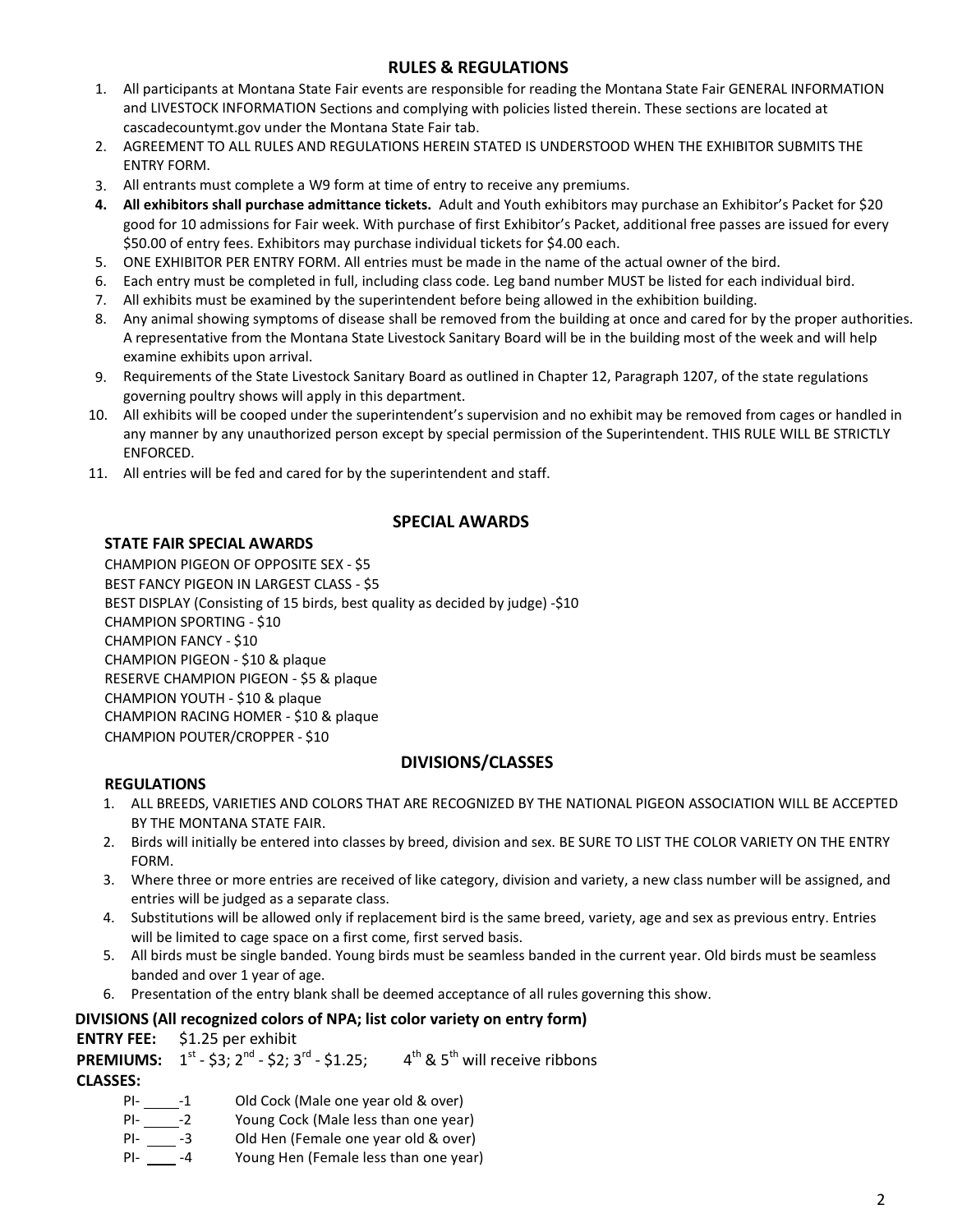| 1              | DIAMOND DOVES                   | <b>PHEASANTS</b> |                                         |
|----------------|---------------------------------|------------------|-----------------------------------------|
| $\overline{2}$ | <b>DOVES</b>                    | 80               | <b>CRESTED</b>                          |
| <b>HELMETS</b> |                                 | 81               | PLAINHEAD                               |
| 10             | HELMET, MEDIUM FACE, CRESTED    | <b>POUTERS</b>   |                                         |
| 11             | HELMET, MEDIUM FACE, PLAIN HEAD | 90               | <b>BRUNER POUTERS</b>                   |
| 12             | HELMET, SHORT FACE, CRESTED     | 91               | <b>HORSEMAN POUTER</b>                  |
| 13             | HELMET, SHORT FACE, PLAIN HEAD  | 92               | <b>NORWICH POUTER</b>                   |
|                |                                 | 93               | SPANISH THIEF POUTERS                   |
| <b>HOMERS</b>  | AMERICAN GIANT HOMER            | <b>ROLLERS</b>   |                                         |
| 20<br>21       | AMERICAN SHOW RACER HOMER       | 100              | AMERICAN ROLLER                         |
| 22             | <b>GERMAN BEAUTY HOMERS</b>     | 101              | <b>BIRINGHAM ROLLER</b>                 |
| 23             | RACING HOMER                    | 102              | <b>IRAN ROLLER</b>                      |
| 24             | <b>SHOW RACING HOMER</b>        | 103              | <b>ORIENTAL ROLLER</b>                  |
|                |                                 | 104              | PERFORMING ROLLER                       |
|                | <b>ORIENTAL FRILL</b>           | 105              | <b>SHOW ROLLER</b>                      |
| 30             | LACED BLONDETTE                 | 106              | SHOW ROLLER, BALDHEAD                   |
| 31             | <b>LACED SATINETTE</b>          |                  |                                         |
|                | <b>OTHER BREEDS</b>             |                  | <b>SYRIAN BREEDS</b>                    |
| 40             | ARCHANGEL                       | 110              | <b>EGYPTIAN SWIFT</b>                   |
| 41             | <b>CAPUCINE</b>                 | 111              | <b>DEWLAP</b>                           |
| 42             | DAMASCENE                       | 112              | LEBANON                                 |
| 43             | <b>DONEK</b>                    | 113<br>114       | SHAKSHARLI<br>SYRIAN BAGDAD             |
| 44             | <b>DRAGOON</b>                  |                  |                                         |
| 45             | <b>ENGLISH CARRIER</b>          | 115              | SYRIAN COOP TUMBLER                     |
| 46             | <b>ENGLISH TRUMPETERS</b>       | 116              | <b>SYRIAN HALABI</b>                    |
| 47             | <b>FANTAILS</b>                 | 117              | <b>SYRIAN OWL</b>                       |
| 48             | <b>FRILLBACK</b>                | 118              | SYRIAN SABUNI TUMBLER                   |
| 49             | <b>COLOR PIGEON</b>             | 119              | <b>SYRIAN SWIFT</b>                     |
| 50             | <b>INDIAN FANTAIL</b>           | 120              | SYRIAN TAQLAJI                          |
| 51             | <b>JACOBIN</b>                  | 121              | <b>SYRIAN TURBITEEN</b>                 |
| 52             | LAHORE                          | <b>TUMBLERS</b>  |                                         |
| 53             | MODENA                          | 130              | <b>ASIATIC CRACK TUMBLER</b>            |
| 54             | <b>MOKEE</b>                    | 131              | AMERICAN FLYING TUMBLER (AFT)           |
| 55             | NUN                             |                  |                                         |
| 56             | SWALLOW                         | 132              | AMERICAN FLYING TUMBLER, BALDHEAD       |
| 57             | THAI LAUGHER                    | 133              | <b>BUDAPEST SHORT FACE TUMBLER</b>      |
| 58             | <b>TIPPLER</b>                  | 134              | <b>EGYPTIAN TUMBLER</b>                 |
| 59             | <b>TURBIT</b>                   | 135              | <b>ENGLISH SHORT FACE TUMBLER</b>       |
| <b>OWL</b>     |                                 | 136              | <b>PARLOUR TUMBLER</b>                  |
| 70             | AFRICAN OWL                     | 137              | <b>WEST OF ENGLAND</b>                  |
| 71             | <b>CHINESE OWL</b>              | 138              | WEST OF ENGLAND, BALDHEAD               |
| 72             | <b>GERMAN COLORED TAIL OWL</b>  | 139              | ANY RECOGNIZED BREED OF NPA, list breed |

GERMAN OWL

# **CLUB BOOTH EXHIBIT DISPLAY**

## **REGULATIONS:**

- 1. Entry in this class is limited to rabbit, poultry and pigeon clubs which are chartered by their respective national rabbit, poultry and pigeon associations.
- 2. Entry is to promote, educate and/or entertain the public about rabbits, poultry or pigeons in a display emphasizing imagination and creativity to best reach out to public.
	- 3. Entry is to be made in the name of the rabbit, poultry or pigeon club.

**ENTRY FEE:** None

**PREMIUMS:**  $1^{st}$ - $$100; 2^{nd}$ - $$75; 3^{rd}$ - $$50;$   $4^{th}$  &  $5^{th}$  will receive ribbons

#### **CLASSES:**

CB 9-1 Club Booth Display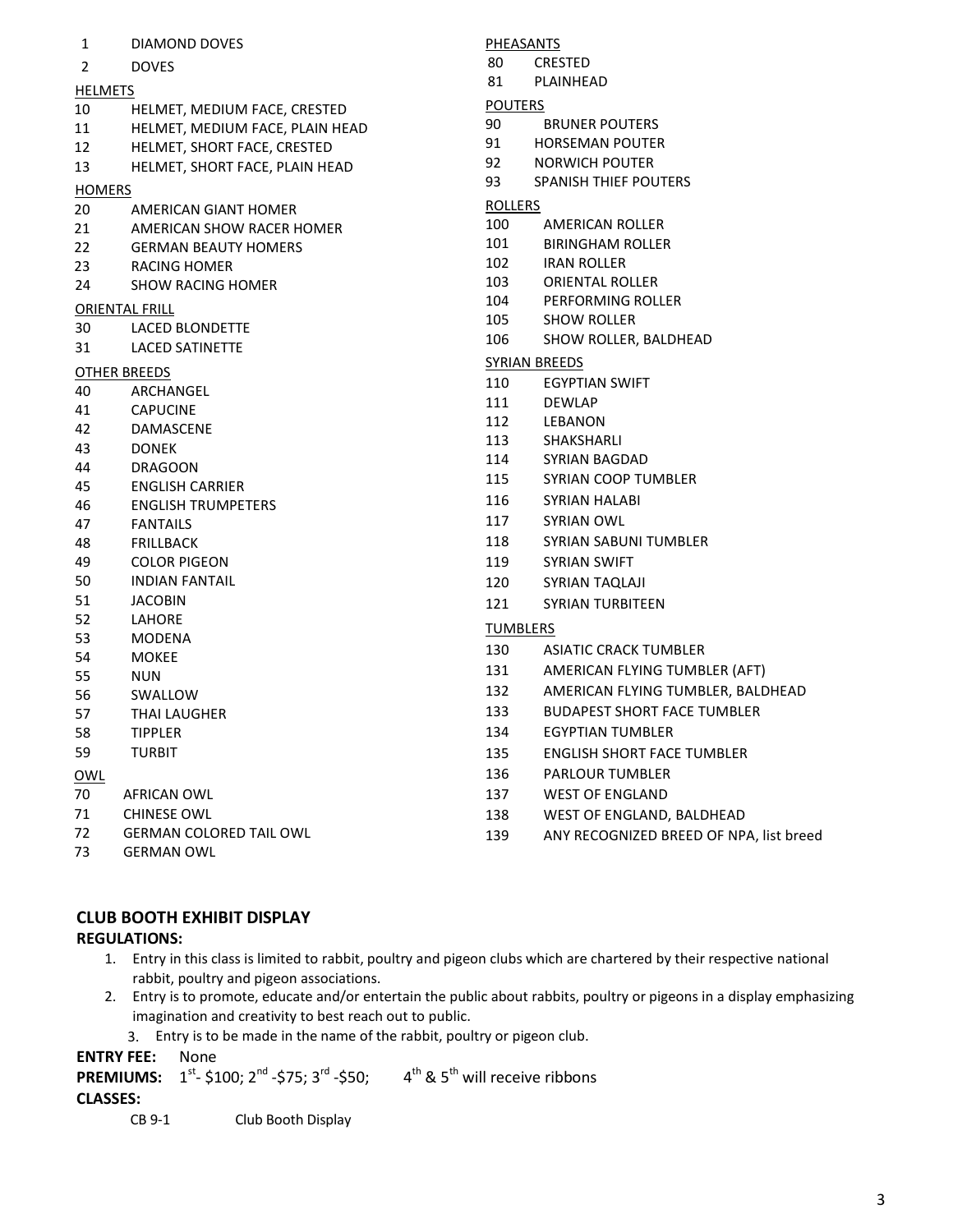| <b>MONTANA<br/>STATE FAIR</b> |
|-------------------------------|

# **PIGEON ENTRY FORM**

400 3 rd St. NW, Great Falls, MT 59405 Ph: (406) 727-8900; Fax: (406) 452-8955

|             | (Office use only) |
|-------------|-------------------|
| Receipt No. |                   |

Cash / Check No. \_\_\_\_\_\_\_\_\_\_\_\_\_\_\_

Amt. Pd.\_\_\_\_\_\_\_\_\_\_\_\_\_\_\_\_\_\_\_\_

Info \_\_\_\_\_\_\_\_\_\_\_\_\_\_\_\_\_\_\_\_\_\_\_\_

| # of years exhibited at MT State Fair: ________                                                                            | $\Box$ Youth – Age: ______ |  |
|----------------------------------------------------------------------------------------------------------------------------|----------------------------|--|
| Email:<br>and the control of the control of the control of the control of the control of the control of the control of the |                            |  |

*I do hereby acknowledge that I have read the rules and regulations in the Exhibit Department Entries portion of the General Information section and that I understand and agree with the provisions stated therein.*

#### **Exhibitor's Signature: \_\_\_\_\_\_\_\_\_\_\_\_\_\_\_\_\_\_\_\_\_\_\_\_\_\_\_\_\_\_\_\_\_\_\_\_\_\_\_\_\_\_\_\_\_\_\_\_\_\_\_\_\_\_\_\_\_\_\_\_\_\_\_\_\_\_\_\_\_\_\_\_**

## **Parent/Guardian Signature: \_\_\_\_\_\_\_\_\_\_\_\_\_\_\_\_\_\_\_\_\_\_\_\_\_\_\_\_\_\_\_\_\_\_\_\_\_\_\_\_\_\_\_\_\_\_\_\_\_\_\_\_\_\_\_\_\_\_\_\_\_\_\_\_\_\_\_\_\_\_\_\_**

| <b>Class Code</b> | Coop<br>$\pmb{\sharp}$ | Entry<br>Fee | <b>Breed</b> | Color        | Sex | <b>Band#</b> |
|-------------------|------------------------|--------------|--------------|--------------|-----|--------------|
| Example PI-23-1   |                        | \$1.25       | Racing Homer | <b>Black</b> | ОC  | 123          |
|                   |                        |              |              |              |     |              |
|                   |                        |              |              |              |     |              |
|                   |                        |              |              |              |     |              |
|                   |                        |              |              |              |     |              |
|                   |                        |              |              |              |     |              |
|                   |                        |              |              |              |     |              |
|                   |                        |              |              |              |     |              |
|                   |                        |              |              |              |     |              |
|                   |                        |              |              |              |     |              |
|                   |                        |              |              |              |     |              |

| <b>Entry Fees:</b>                                                 |                                                                                                                                                                                                                               |
|--------------------------------------------------------------------|-------------------------------------------------------------------------------------------------------------------------------------------------------------------------------------------------------------------------------|
| Exhibitor's Packet @ \$20 each:<br>(10 Tickets for Youth or Adult) | Exhibitor Pass Numbers: _____________                                                                                                                                                                                         |
| Individual Exhibitor Tickets @\$4 each:                            | <b>Individual Ticket Numbers:</b>                                                                                                                                                                                             |
| TOTAL:                                                             | "C" Gate Pass Numbers: Wallet Controllers and the Control of The Control of Control of The Control of The Control of The Control of The Control of The Control of The Control of The Control of The Control of The Control of |